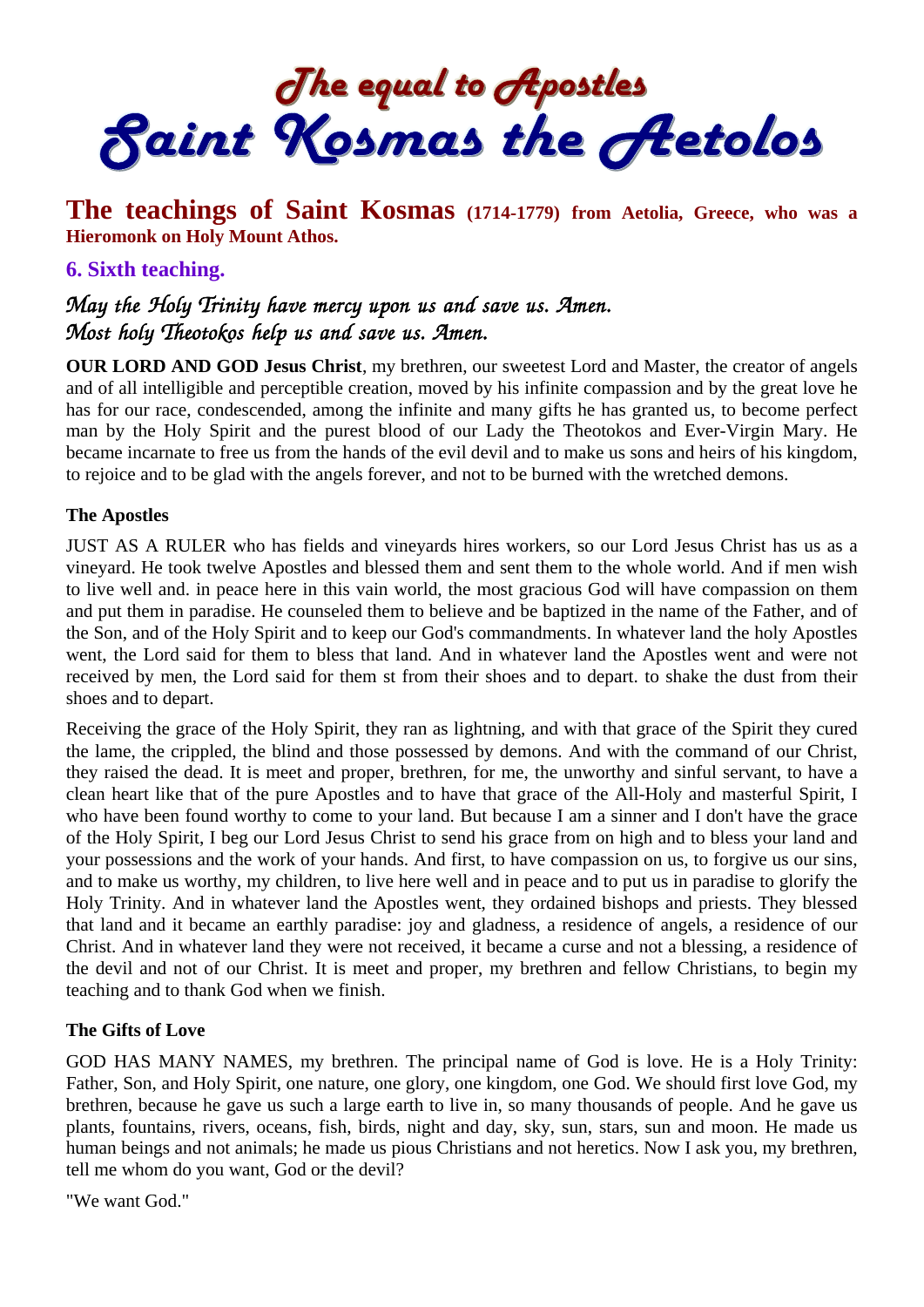Yes, that's very good, my very prudent children. May Your blessing be upon me. But let us see this love. Is this love perhaps faithful; is it complete or does it lack anything? We must understand it for ourselves. You, MY fellow Christians, have a son, and I honor You and say Your child is good but I beat it, I despise it, I take its bread and I eat it. What do you say, is this love? Love, it seems to me You are saying, is not that. And we, just as we love our God, we must love our brother, because it is natural to love our brother and unnatural not to love him. We must love our brother because we have one faith, one baptism; we receive the [same] holy Sacraments; we hope to enjoy the same paradise; we have one head, our Christ. My brethren, love has two characteristics, two qualities: one strengthens man toward the good and the other weakens him for the bad.

I have bread to eat and I have [enough] to drink, but you don't. Love tells me: "Don't eat it alone and don't drink alone, but give also to Your brother." I have clothes, but You don't. Love tells me: "Give one suit to Your brother." I open my mouth to condemn you, to lie to you, but love deadens my mouth and I shut up. I stretch out my hand to take something of yours but love won't allow me. You see, my brethren, what gifts love has?

## **The Need for Schools**

BECAUSE YOU DON'T know what love is, my children, you must establish schools, for people learn everything in school. They learn who God is, who are the holy angels, who are the accursed devils, and what is the virtue of a just man. Schools enlighten people. They open the eyes of the Pious and Orthodox Christians to learn the Sacraments.

## **The Last Days**

READING THE SACRED SCRIPTURES my brethren, I find that Prophet Elias is alive and God has kept him for thousands of years and intends on sending him when He destroys the world. And again searching in the holy Scriptures, I find that Prophet Elias and the Antichrist have come - the latter we have on our heads and I don't have to tell you [who he is], for you know him. And now we no longer expect either the Prophet Elias nor the Antichrist.

It is sad for me to tell you, my brethren, but the holy and sacred Scriptures command me to tell you. Today, tomorrow we can expect such famine, thirst, droughts, epidemics, and plagues that we won't have time to bury the dead. Today, tomorrow we can expect a great earthquake to take place, for all the people to die. And afterwards the all-holy Cross will shine brighter than the sun, while our sweetest Jesus Christ will shine seven times brighter than the sun. The entire world will be raised up both with body and soul (he who is good will be like an angel and he who is evil will be like the thrice-cursed devil). And he will say to the just: "Come to me, the blessed of my Father, to inherit the kingdom of my Father, because you have kept my commandments and my faith."

Then the Lord will say to the sinners: "Go, you who are accursed, to hell to be with your father the devil because you have not kept my commandments and my faith." And then the Lord will open a fiery river, like an ocean, to burn the sinners and the impious, and he will put the just on the right, and the sinners on the left.

## **The Jesus Prayer**

WHAT ARE WE, MY BRETHREN, just or sinners? If we are just, we are of good fortune and thriceblessed; if we are sinners, we should know now that we have time to repent, to correct ourselves. I counsel you, therefore, to do this. All of you should get a prayer rope which will have one hundred and three knots. And at each knot say, "Lord Jesus Christ, Son and Lord of the living God, through the Theotokos and all the saints, have mercy upon me a sinner and your unworthy servant." Therefore, I plan to leave you healthy, spiritually and bodily.

In Jesus Christ, my brethren, You can see the Holy Trinity and all the saints together with the precious Cross. The saints were crucified with our Lord Jesus Christ physically and spiritually. We, my brethren,